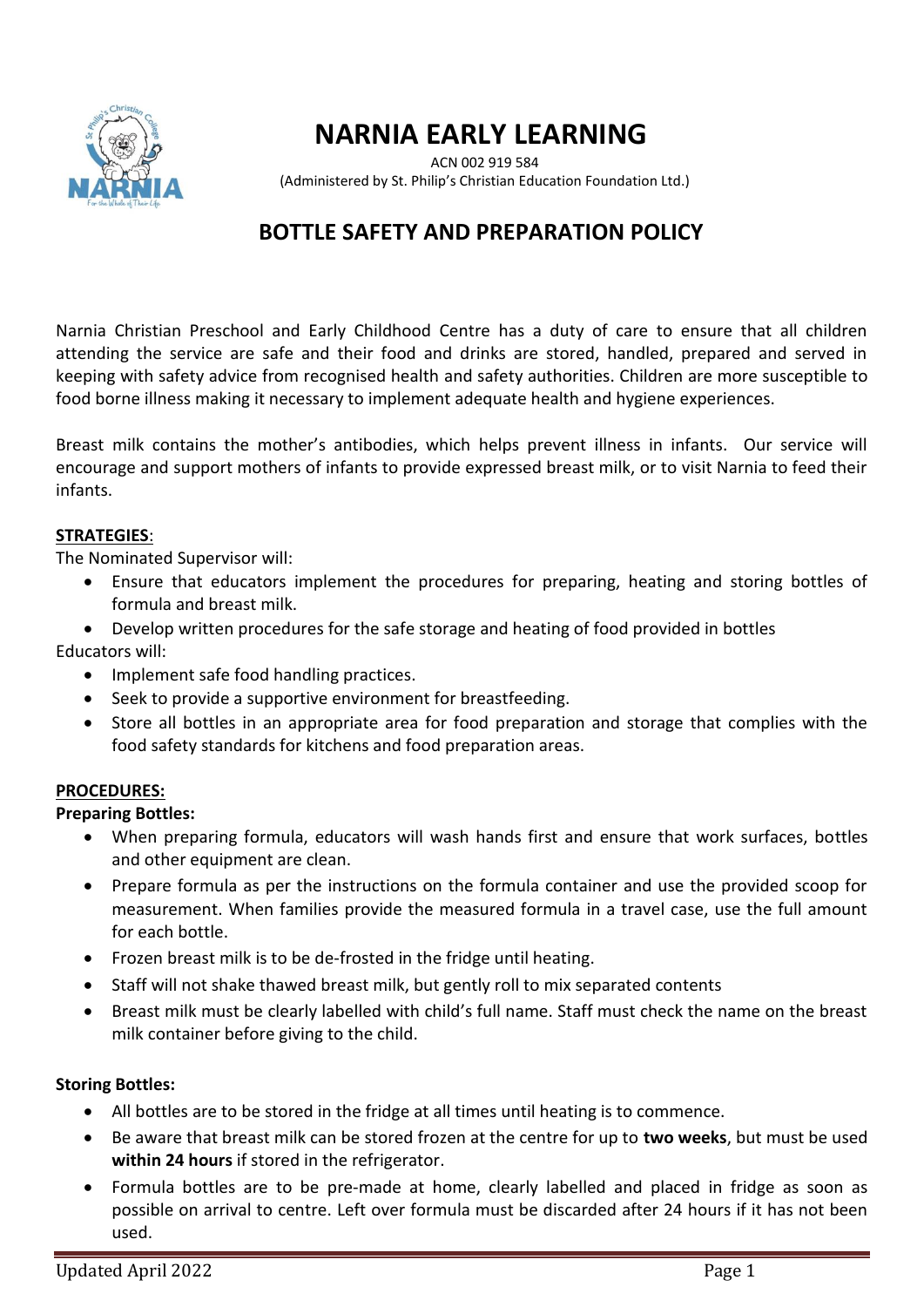• If bottles are not used after 30 minutes milk is to be discarded.

#### **Heating Bottles:**

- Ensure there are no children in the kitchen area.
- Heat bottles in hot water containers provided or in a bottle warmer.
- Get the required bottle/bottles out of the fridge and place them in the containers of hot water in the sink area or in the bottle warmer.
- For safety reasons while bottles are heating in their containers they are to be placed in a sink where possible or away from all bench edges. Bottles heated in hot water must be heated away from children
- Bottles are not to be re-heated at any time.
- After three minutes in water or when heated in the bottle warmer, shake the bottle (formula) or roll the bottle (breast milk) to ensure even heat distribution. Check temperature by dropping a little of the milk onto your wrist. If not warm enough put the bottle back into the jug or warmer and check at one minute intervals until warm. Bottles cannot remain in the water for longer than **10 minutes**.

#### **Feeding bottles:**

- Supervise children with bottles at all times.
- Children will not be placed on beds or in cots for feeding as this can be a choking hazard.
- Give bottles to children before going to bed to reduce the risk of tooth decay.
- Discard any leftover milk, formula or breast milk at the completion of the feeding.
- Rinse all children's bottles thoroughly after use. Bottles will be returned to the child's bag for storage or collection.
- Communicate regularly with families about children's bottle and feeding requirements.
- Communicate with families about the amount of milk taken by the child and any changes in feeding patterns or routines at the education and care service.

### **Families:**

- Will be informed during orientation that children's bottles must be clearly labelled with the child's name.
- If bottles contain breast milk or formula the bottles also need to be labelled with the date of preparation or expression.
- Will be encouraged to supply breast milk in well-labelled, multiple small quantities to prevent wastage, or placed in the freezer.
- Will be asked to provide a labelled bottle(s) for use at the education and service for children having regular cow's milk in their bottles.
- Be encouraged to communicate regularly with educators about children's bottle and feeding requirements.